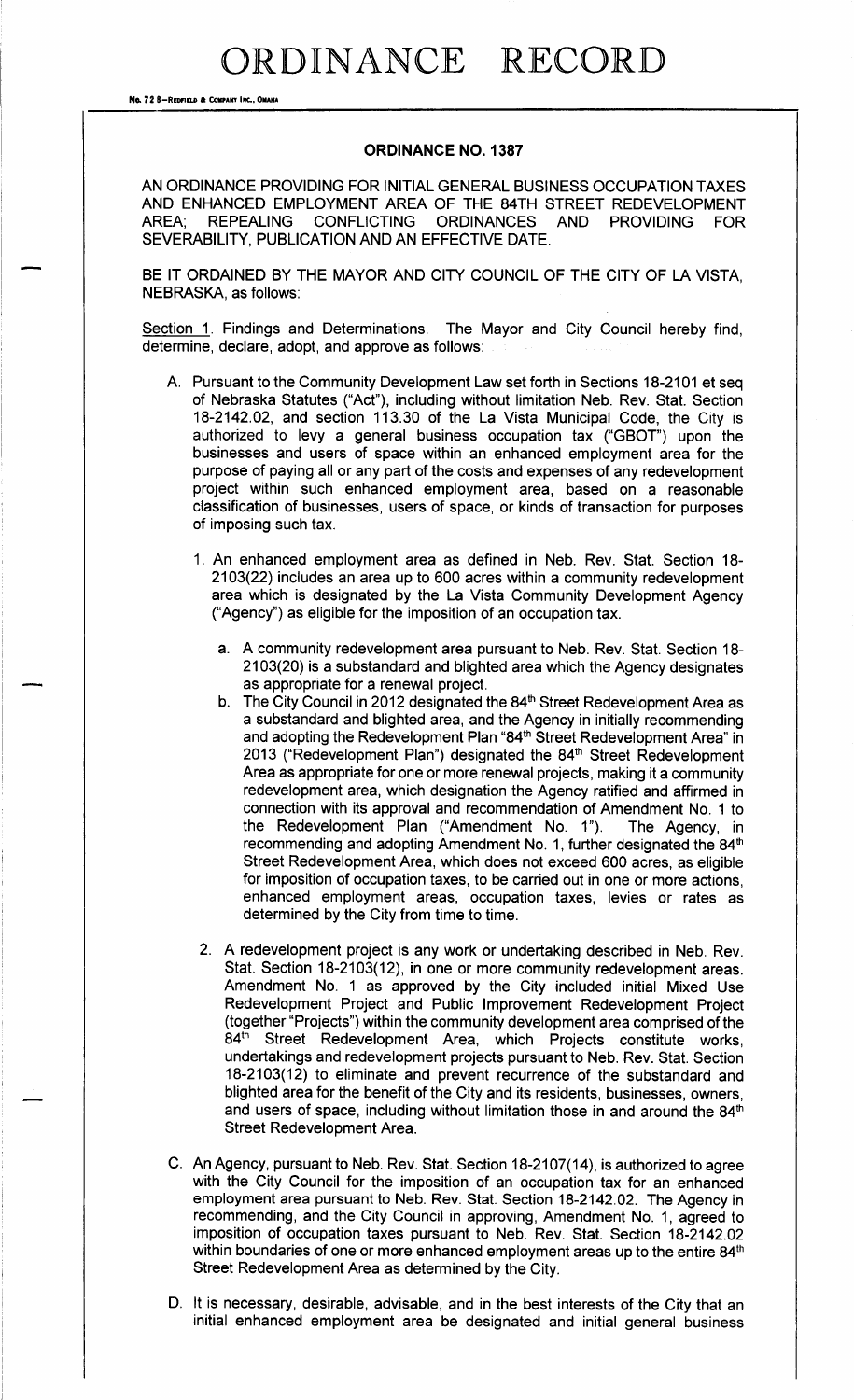No. 72 8-REDITELD & COMPANY INC., OMAHA

occupation tax be imposed on certain businesses and users of space within parts of the community development area comprised of the 84<sup>th</sup> Street Redevelopment Area for the purpose of paying costs and expenses of redevelopment projects within such area.

- E. An initial enhanced employment area within the 84<sup>th</sup> Street Redevelopment Area is proposed as described below as 84<sup>th</sup> Street Enhanced Employment Area 1 or Enhanced Employment Area 1. Redeveloper consented to such designation, which consent will be recorded with respect to redeveloper real estate and shall be binding upon all future owners of such real estate. City Administrator or her designee, based on information Redeveloper provided, advised that new investment within areas included in 84<sup>th</sup> Street Enhanced Employment Area 1 will satisfy minimum requirements of Neb. Rev. Stat. Section 18-2116(2), which determination is ratified, affirmed, adopted, and approved.
- F. Imposition of an initial general business occupation tax pursuant to Neb. Rev. Stat. Section 18-2142.02 and Municipal Code Section 113.30 is proposed on Event Venue Businesses and Retail Sales Businesses within proposed 84<sup>th</sup> Street Enhanced Employment Area 1. Event Venue Businesses and Retail Sales Businesses, as described below, are reasonable classifications of businesses, users of space, or kinds of transactions for purposes of the initial general business occupation tax within such area pursuant to this Ordinance.

Section 2. DESIGNATION OF INITIAL ENHANCED EMPLOYMENT AREA. An initial enhanced employment area within the 84<sup>th</sup> Street Redevelopment Area is hereby designated, established and approved as an initial enhanced employment area within the 84<sup>th</sup> Street Redevelopment Area, the boundaries of which shall be as follows ("84<sup>th</sup> Street Enhanced Employment Area 1" or "Enhanced Employment Area 1"):

A TRACT OF LAND LOCATED IN PART OF THE WEST HALF OF SECTION 14 AND THE EAST HALF OF SECTION 15 BOTH IN TOWNSHIP 14 NORTH, RANGE 12 EAST OF THE 6TH P. M., SARPY COUNTY, NEBRASKA, BEING MORE PARTICULARLY DESCRIBED AS FOLLOWS:

BEGINNING AT THE SOUTHWEST CORNER OF SAID SECTION 14, SAID CORNER ALSO BEING THE SOUTHEAST CORNER OF SAID SECTION 15; THENCE ON THE SOUTH LINE OF SAID SECTION 15 ON AN ASSUMED BEARING OF S87°26'31"W, 145.43 FEET; THENCE NO2° 33' 29"W, 79. 12 FEET TO A POINT INTERSECTING THE NORTH RIGHT- OF- WAY LINE OF GILES ROAD AND THE WEST RIGHT- OF-WAY LINE OF SOUTH 84TH STREET; THENCE ON SAID WEST RIGHT-OF-WAY LINE OF SOUTH 84TH STREET FOR THE FOLLOWING THREE (3) DESCRIBED COURSES: (1) N02°08'01"W, 1157.96 FEET TO A POINT INTERSECTING SAID WEST RIGHT-OF-WAY LINE OF SOUTH 84TH STREET AND THE SOUTH RIGHT-OF-WAY LINE OF BRENTWOOD DRIVE; (2) N02°26'33"W, 100.00 FEET TO A POINT INTERSECTING SAID WEST RIGHT-OF-WAY LINE OF SOUTH 84TH STREET AND THE NORTH RIGHT-OF-WAY LINE OF SAID BRENTWOOD DRIVE; (3) N02°17'47"W, 1310.78 FEET TO THE SOUTHEAST CORNER OF LOT 13, PARK VIEW HEIGHTS, A PLATTED AND RECORDED SUBDIVISION IN SAID WEST HALF OF SECTION 15; THENCE ON THE PROPERTY LINE OF SAID LOT 13, PARK VIEW HEIGHTS FOR THE FOLLOWING TEN ( 10) DESCRIBED COURSES: ( 1) S87°20'51"W, 878.96 FEET TO THE SOUTHWEST CORNER OF SAID LOT 13, PARKVIEW HEIGHTS; (2) N02°39'15"W, 297.01 FEET; (3) N53° 48' 51" W, 40. 56 FEET TO THE NORTHEAST CORNER OF LOT 12, SAID PARK VIEW HEIGHTS; (4) AND ON THE NORTH LINE OF SAID LOT 12, PARK VIEW HEIGHTS S76°32′34″W, 106.60 FEET TO THE NORTHWEST CORNER OF SAID LOT 12, PARKVIEW HEIGHTS, SAID CORNER ALSO BEING A POINT OF CURVATURE ON THE EAST RIGHT-OF-WAY LINE OF SOUTH 87TH STREET; (5) ON SAID EAST RIGHT-OF-WAY LINE OF SOUTH 87TH STREET ON A 920.00 FOOT RADIUS CURVE TO THE LEFT, AN ARC LENGTH OF 285. 18 FEET (LONG CHORD BEARS N22°20'15'W, 284.04 FEET) TO A POINT OF CURVATURE INTERSECTING THE SOUTH RIGHT-OF-WAY LINE OF PARK VIEW BOULEVARD AND SAID EAST RIGHT-OF-WAY LINE OF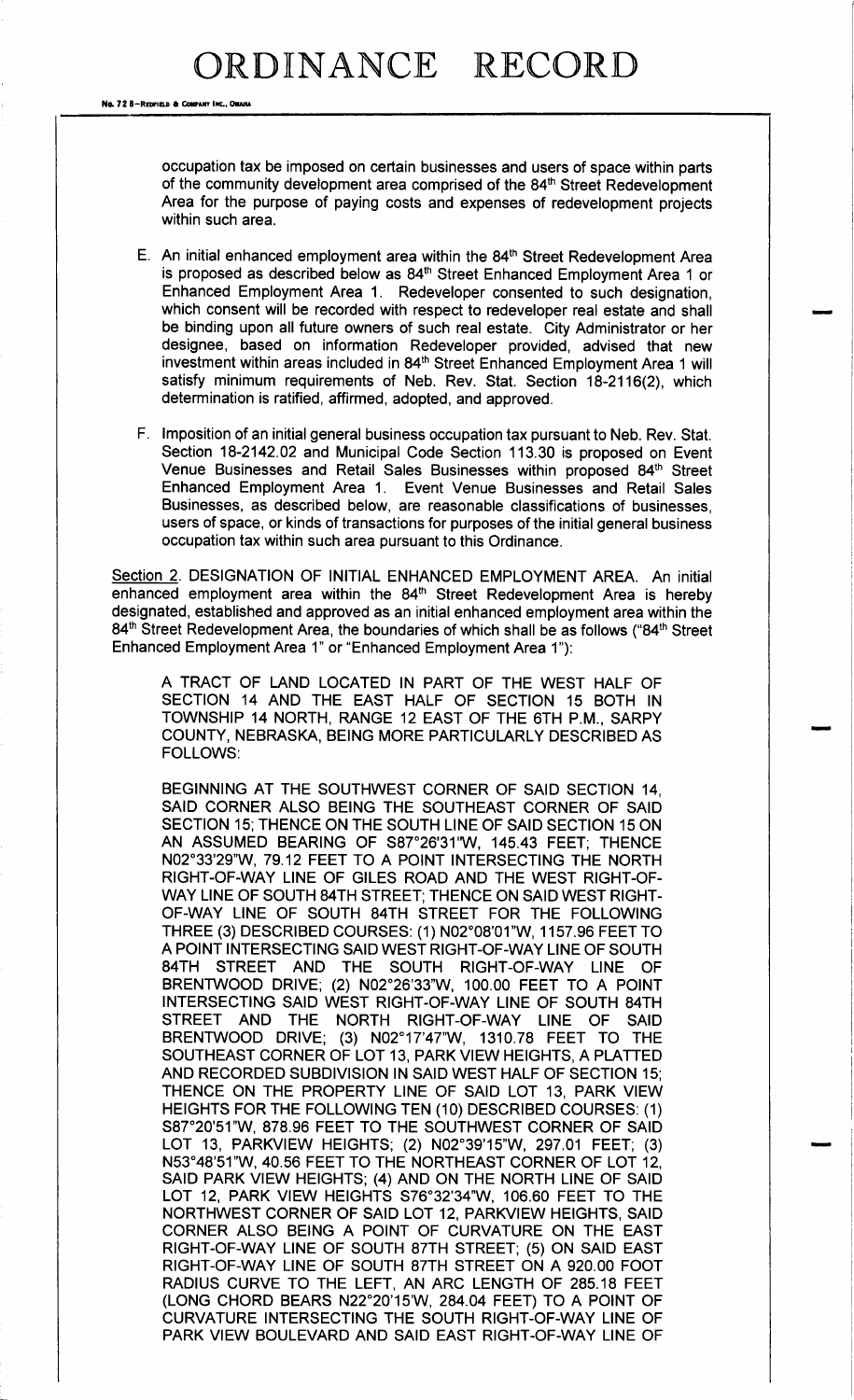No. 72 8-REDFIELD & COMPANY INC.. OMANA

SOUTH 87TH STREET AND THE SOUTH RIGHT-OF-WAY LINE OF PARK VIEW BOULEVARD; (6) AND ON SAID SOUTH RIGHT OF WAY LINE OF PARK VIEW BOULEVARD ON A 395. 00 FOOT RADIUS CURVE TO THE LEFT, AN ARC LENGTH OF 34.16 FEET (LONG CHORD BEARS N51° 34' 30" E, 34. 14 FEET) TO THE NORTHWEST CORNER OF SAID LOT 13, PARK VIEW HEIGHTS; (7) S53°48'51"E, 70.00 FEET; (8) S66°23'29"E, 266.38 FEET; (9) S76°34'35"E, 354.35 FEET; (10) N87°20'20"E, 448.20 FEET TO THE NORTHEAST CORNER OF SAID LOT 13, PARK VIEW HEIGHTS, SAID POINT ALSO BEING ON SAID WEST RIGHT-OF-WAY LINE OF SOUTH 84TH STREET; THENCE ON SAID WEST RIGHT-OF -WAY LINE OF SOUTH 84TH STREET NO2° 50' 02"W, 1145. 76 FEET TO THE NORTHEAST CORNER OF LOT 16A3A, PARK VIEW HEIGHTS, SAID CORNER ALSO BEING A POINT INTERSECTING SAID WEST RIGHT-OF-WAY LINE OF SOUTH 84TH STREET AND SAID SOUTH RIGHT-OF-WAY LINE OF PARK VIEW BOULEVARD; THENCE ON SAID SOUTH RIGHT-OF-WAY LINE OF PARK VIEW BOULEVARD S87°09'44"W, 43.00 FEET; THENCE NO2°52'29"W, 487.53 FEET TO A POINT ON THE NORTH RIGHT-OF-WAY LINE OF PLAZA BOULEVARD, SAID POINT ALSO BEING THE SOUTH LINE OF LOT 159C, SAID PARK VIEW HEIGHTS; THENCE ON SAID NORTH RIGHT-OF-WAY LINE OF PLAZA BOULEVARD N87°07'31"E, 42.82 FEET TO THE SOUTHEAST CORNER OF SAID LOT 159C, PARK VIEW HEIGHTS, SAID CORNER ALSO BEING A POINT INTERSECTING SAID NORTH RIGHT-OF-WAY LINE OF PLAZA BOULEVARD AND SAID WEST RIGHT-OF-WAY LINE OF SOUTH 84TH STREET; THENCE ON SAID WEST RIGHT-OF-WAY LINE OF SOUTH 84TH STREET N02°53'18"W, 683.60 FEET TO A POINT ON THE NORTH LINE OF SECTION 15; THENCE ON SAID NORTH LINE OF SECTION 15 N87°24'22"E, 145.04 FEET TO THE NORTHEAST CORNER OF SAID SECTION 15, SAID CORNER ALSO BEING THE NORTHWEST CORNER OF SAID SECTION 14; THENCE ON THE NORTH LINE OF SAID SECTION 14 N87°13'03"E, 173.02 FEET; THENCE S02°46'57"E, 50.10 FEET TO A POINT INTERSECTING THE SOUTH RIGHT-OF-WAY LINE OF HARRISON STREET AND THE EAST RIGHT-OF-WAY LINE OF SAID SOUTH 84TH STREET, SAID CORNER ALSO BEING THE NORTHWEST CORNER OF LOT 1, PARSLEY PLACE, A PLATTED AND RECORDED SUBDIVISION IN THE NORTHWEST QUARTER OF SAID SECTION 14; THENCE ON SAID EAST RIGHT-OF-WAY LINE OF SOUTH 84TH STREET FOR THE FOLLOWING FOUR (4) DESCRIBED COURSES: (1) S43°01'11"W, 142.11 FEET; (2) S01°46'17"E, 936.23 FEET TO A POINT INTERSECTING SAID EAST RIGHT-OF-WAY LINE OF SOUTH 84TH STREET AND THE NORTH RIGHT-OF-WAY LINE OF SAID PARK VIEW BOULEVARD, SAID CORNER ALSO BEING THE SOUTHWEST CORNER OF LOT 1, HOGAN MURPHY PARTNERSHIP ADDITION, A PLATTED AND RECORDED SUBDIVISION IN THE NORTHWEST QUARTER OF SAID SECTION 14; (3) S03°06'55"E, 89.66 FEET TO A POINT INTERSECTING SAID EAST RIGHT-OF-WAY LINE OF SOUTH 84TH STREET AND SAID SOUTH RIGHT-OF-WAY LINE OF PARK VIEW HEIGHTS, SAID CORNER ALSO BEING THE NORTHWEST CORNER OF LOT 1354, LA VISTA, A PLATTED AND RECORDED SUBDIVISION IN SAID NORTHWEST QUARTER OF SECTION 14; (4) S02°04'54"E, 281. 02' TO THE SOUTHWEST CORNER OF SAID LOT 1354, LA VISTA; THENCE ON THE SOUTH LINE OF SAID LOT 1354, LA VISTA N87° 21' 18" E, 139. 23 FEET TO A POINT OF CURVATURE, SAID POINT BEING THE SOUTHEAST CORNER OF SAID LOT 1354, LA VISTA; THENCE ON THE EAST LINE OF SAID LOT 1354, LA VISTA FOR THE FOLLOWING TWO (2) DESCRIBED COURSES: (1) ON A 675.56 FOOT RADIUS CURVE TO THE RIGHT, AN ARC LENGTH OF 171. 44 FEET (LONG CHORD BEARS N13°59'15"E, 170.98 FEET TO A POINT OF REVERSE CURVATURE; (2) ON A 290.59 FOOT RADIUS CURVE TO THE LEFT, AN ARC LENGTH OF 120.48 FEET (LONG CHORD BEARS N09° 15' 52" E, 119.62 FEET TO THE NORTHEAST CORNER OF SAID LOT 1354, LA VISTA, SAID CORNER ALSO BEING ON THE WEST LINE OF PART OF TAX LOT 12 IN SAID WEST HALF OF SECTION 14, SAID CORNER ALSO BEING ON SAID SOUTH RIGHT-OF-WAY LINE OF PARK VIEW BOULEVARD; THENCE ON SAID SOUTH RIGHT-OF-WAY LINE OF PARK VIEW BOULEVARD FOR THE FOLLOWING TWO (2)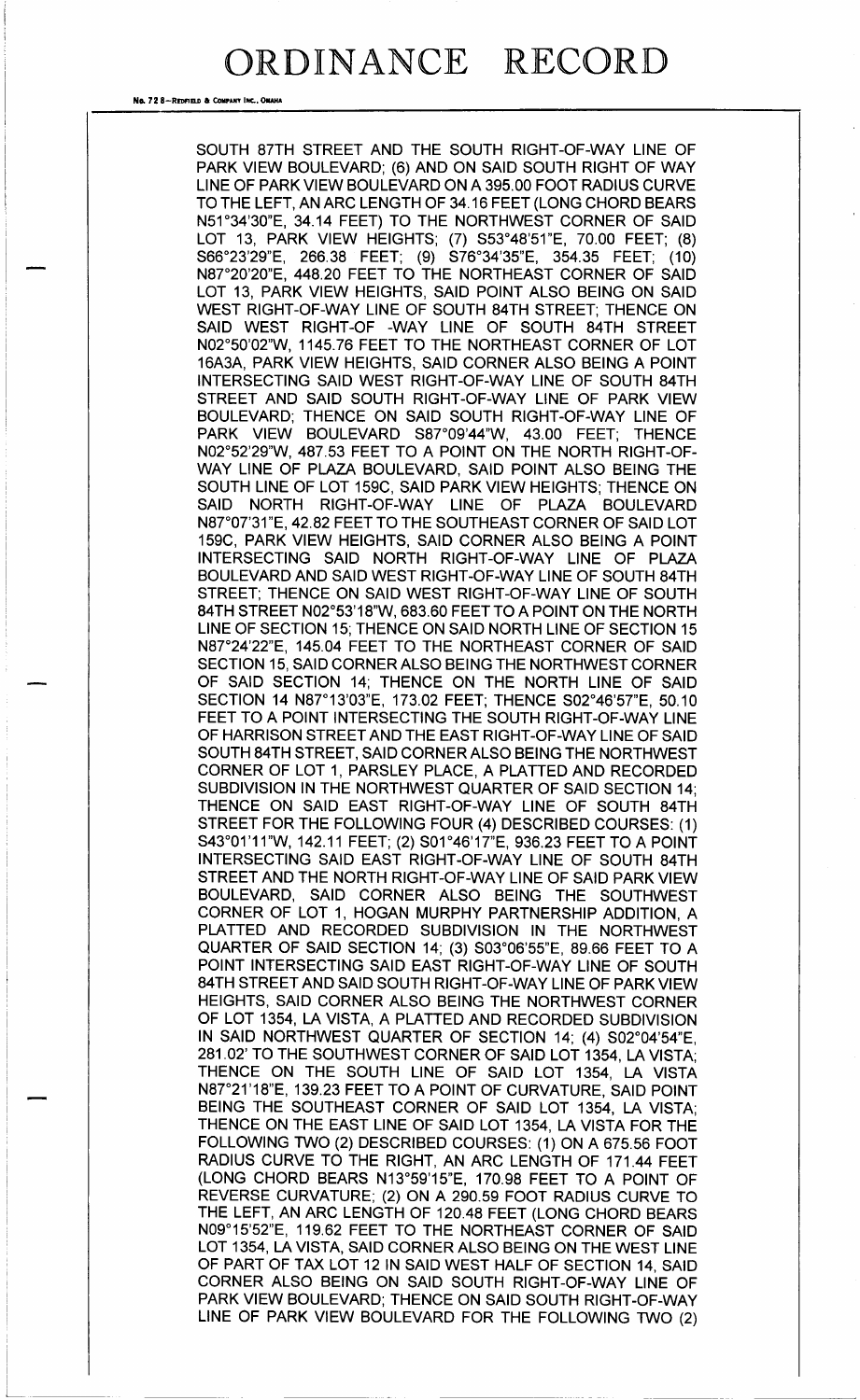No. 72 8-REDFIELD & COMPANY INC., OMAHA

DESCRIBED COURSES: (1) N04°12'26"W, 5.00 FEET TO THE NORTHWEST CORNER OF SAID PART OF TAX LOT 12; (2) N87°25'37"E, 170.40 FEET TO THE NORTHEAST CORNER OF SAID PART OF TAX LOT 12; THENCE ON THE EAST LINE OF SAID PART OF TAX LOT 12 FOR THE FOLLOWING TEN ( 10) DESCRIBED COURSES: 1) S01° 31' 54" E, 233. 44 FEET; ( 2) S44° 18' 08"E, 870. 35 FEET TO THE SOUTHWEST CORNER OF LOT 1339, SAID LA VISTA, TO A POINT OF CURVATURE; ( 3) ON THE SOUTH LINE OF SAID LOT 1339 ON A 180. 00 FOOT RADIUS CURVE TO THE LEFT, AN ARC LENGTH OF 55.92 FEET (LONG CHORD BEARS N54°44'24"E, 55.70 FEET); (4) CONTINUING ON SAID SOUTH LINE OF LOT 1339 N45°23'01"E, 70.00 FEET TO THE SOUTHEAST CORNER OF SAID LOT 1339, LA VISTA, SAID CORNER ALSO BEING ON THE WEST RIGHT-OF-WAY LINE OF VALLEY ROAD; 5) N70° 36' 55" E, 55. 18 FEET TO THE SOUTHWEST CORNER OF LOT 1312, SAID LA VISTA, SAID CORNER ALSO BEING ON THE EAST RIGHT-OF-WAY LINE OF VALLEY ROAD; (6) ON THE SOUTH LINE OF SAID LOT 1312, LA VISTA N46°10'41"E, 109.94 FEET TO THE SOUTHEAST CORNER OF SAID LOT 1312, LA VISTA; (7) S44°17'22"E, 604. 78 FEET TO THE SOUTHWEST CORNER OF LOT 1301, LA VISTA, SAID CORNER ALSO BEING THE NORTH RIGHT-OF-WAY LINE OF SOUTH 78TH STREET; (8) S18°01′40″E, 33.70 FEET; (9) S44°17′20″E 163.60 FEET; (10) S24°23'26"E, 106.70 FEET TO THE SOUTHWES CORNER OF LOT 883, SAID LA VISTA; THENCE ON THE SOUTH LINE OF SAID LOT 883, LA VISTA N62°00'29"E, 130.03 FEET TO THE SOUTHEAST CORNER OF SAID LOT 883, LA VISTA, TO A POINT OF CURVATURE, SAID CORNER ALSO BEING ON THE WEST RIGHT-OF-WAY LINE OF PARK VIEW BOULEVARD; THENCE ON A 770. 10 FOOT RADIUS CURVE TO THE LEFT, AN ARC LENGTH OF 205. 19 FEET (LONG CHORD BEARS S33°12'28"E, 204.58 FEET TO THE NORTHEAST CORNER OF LOT 887, SAID LA VISTA; THENCE ON THE NORTH LINE OF SAID LOT 887, LA VISTA S45°26'42"W, 138. 73 FEET TO THE NORTHWEST CORNER OF SAID LOT 887, LA VISTA; THENCE S44°34'13"E, 701.84 FEET TO A POINT OF CURVATURE; THENCE ON A 802. 72 FOOT RADIUS CURVE TO THE LEFT, AN ARC LENGTH OF 223. 66 FEET ( LONG CHORD BEARS S52° 33' 08" E, 222. 94 FEET) TO THE SOUTHEAST CORNER OF TAX LOT 13, SAID CORNER ALSO BEING THE SOUTHWEST CORNER OF LOT 901, SAID LA VISTA, SAID CORNER ALSO BEING ON THE NORTH RIGHT-OF-WAY LINE OF EDGEWATER BOULEVARD; THENCE ON SAID NORTH RIGHT-OF-WAY LINE OF EDGEWATER BOULEVARD FOR THE FOLLOWING THREE (3) DESCRIBED COURSES: (1) S25°38'39"W, 189.83 FEET TO A POINT OF CURVATURE; (2) ON A 813.58 FOOT RADIUS CURVE TO THE RIGHT, AN ARC LENGTH OF 177.49 FEET (LONG CHORD BEARS S31°53'38"W, 177.14 FEET); (3) S38°10'24"W, 89.63 FEET TO THE SOUTHWEST CORNER OF SAID TAX LOT 13, SAID CORNER ALSO BEING THE SOUTHEAST CORNER OF LOT 64, BRIARWOOD, A PLATTED AND RECORDED SUBDIVISION LOCATED IN THE SOUTHWEST QUARTER OF SECTION 14; THENCE ON THE WEST LINE OF SAID TAX LOT 13 FOR THE FOLLOWING ELEVEN (11) DESCRIBED COURSES: (1) N44°33'36"W, 419.01 FEET TO THE NORTHEAST CORNER OF LOT 59, SAID BRIARWOOD; ( 2) N49°03'53"W, 79.34 FEET TO THE NORTHEAST CORNER OF LOT 58, SAID BRIARWOOD; (3) N62°33'23"W, 79.53 FEET TO THE NORTHEAST CORNER OF LOT 57, SAID BRIARWOOD; (4) N74°33'19"W, 79.53 FEET TO THE NORTHWEST CORNER OF LOT 56, SAID BRIARWOOD; ( 5) N88°02'50"W, 79.34 FEET TO THE NORTHWEST CORNER OF LOT 55, SAID BRIARWOOD; (6) S87°26'54"W, 130.00 FEET TO THE NORTHWEST CORNER OF OUTLOT 3, SAID BRIARWOOD; (7) NO2° 33' 06"W, 41. 12 FEET TO THE NORTHEAST CORNER OF LOT 51, SAID BRIARWOOD; (8) N16°59'21"W, 85.95 FEET TO THE NORTHEAST CORNER OF LOT 50, SAID BRIARWOOD; (9) N14°23'31"W, 107.46 FEET TO THE NORTHEAST CORNER OF LOT 49, SAID BRIARWOOD; 10) S87° 23' 06"W, 161. 36 FEET TO THE SOUTHEAST CORNER OF LOT 45, SAID BRIARWOOD; ( 11) NO2° 44' 58" W, 357. 91 FEET TO A CORNER OF LOT 40, SAID BRIARWOOD; THENCE ON THE SOUTH LINE OF SAID PART OF TAX LOT 12 FOR THE FOLLOWING TWO (2) DESCRIBED COURSES: (1) N44°34'52"W, 242.04 FEET TO A CORNER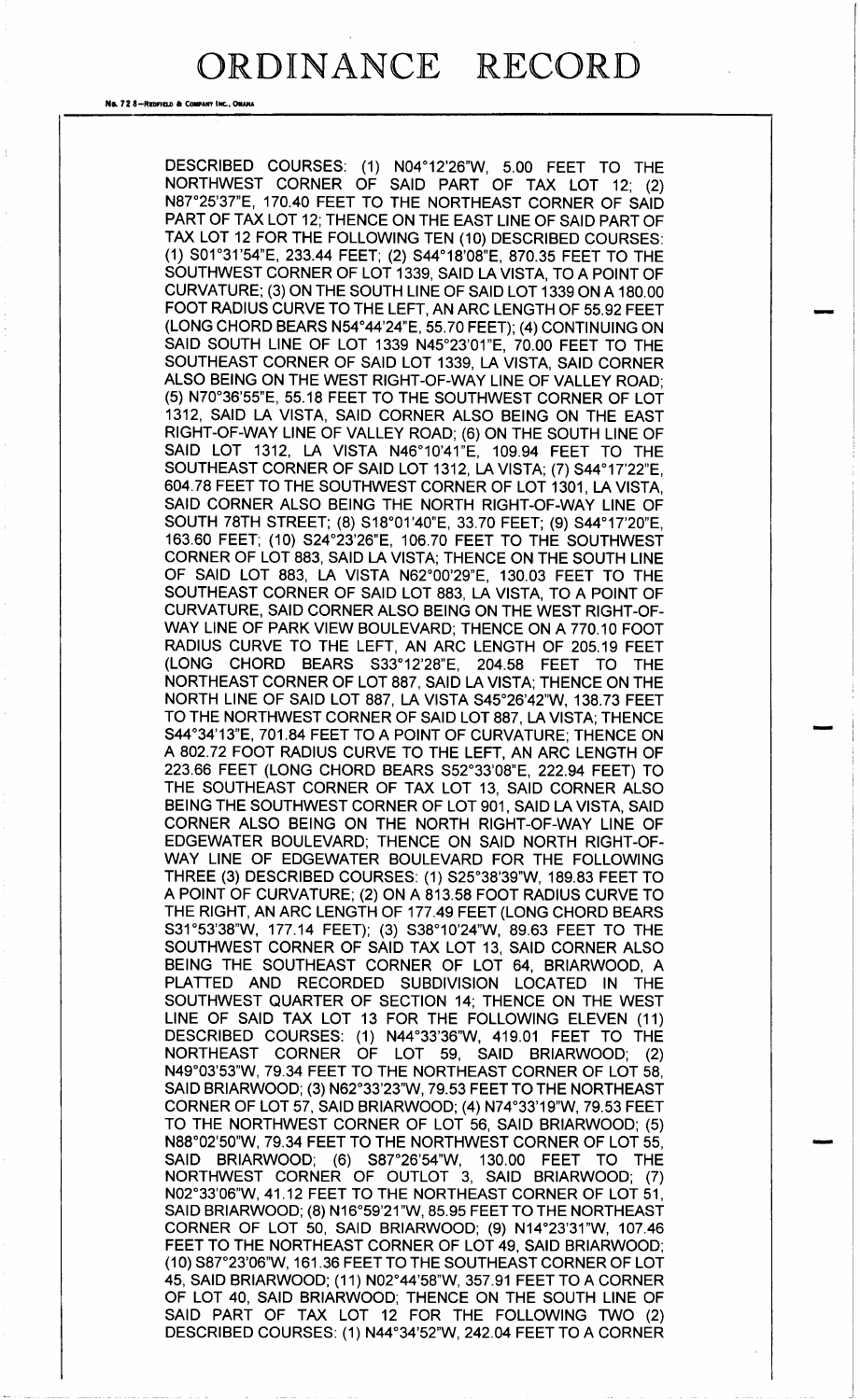No. 72 8-Redfield & Company Inc., OMAHA

OF LOT 38, SAID BRIARWOOD, SAID CORNER ALSO BEING THE SOUTH LINE OF THE NORTHWEST QUARTER OF SAID SECTION 14; 2) ON SAID SOUTH LINE OF THE NORTHWEST QUARTER S87°29'05"W, 386.87 FEET TO A CORNER OF LOT 34, SAID BRIARWOOD, SAID CORNER ALSO BEING ON THE WEST LINE OF LOT 14, LA VISTA CITY CENTRE, A PLATTED AND RECORDED SUBDIVISION IN THE SAID WEST HALF OF SECTION 14; THENCE S02°33'02"E, 1794.49 FEET TO THE SOUTHEAST CORNER OF OUTLOT C, SAID LA VISTA CITY CENTRE; THENCE ON THE SOUTH LINE OF SAID OUTLOT C, LA VISTA CITY CENTRE S87°27'29"W,<br>610.91 FEET: THENCE S02°32'31"F 547.70 FEET: THENCE THENCE S02°32'31"E, 547.70 FEET; THENCE N87°27'29"E, 95.49 FEET TO A POINT OF CURVATURE; THENCE ON A 106. 00 FOOT RADIUS CURVE TO THE RIGHT, AN ARC LENGTH OF 166. 66 FEET ( LONG CHORD BEARS S47' 30' 02" E, 150.02 FEET; THENCE S02° 27' 31" E, 21. 93 FEET TO A POINT OF CURVATURE ON THE EAST LINE OF LOT 4, WILTHAM PLACE REPLAT 1, A PLATTED AND RECORDED SUBDIVISION IN SAID SOUTHWEST QUARTER OF SECTION 14; THENCE ON A 470.50 FOOT RADIUS CURVE TO THE LEFT, AN ARC LENGTH OF 130.16 FEET (LONG CHORD BEARS S05°30'56"W, 129.75 FEET) TO THE SOUTHEAST CORNER OF SAID LOT 4, WILTHAM PLACE REPLAT 1, SAID CORNER ALSO BEING ON THE NORTH RIGHT-OF-WAY LINE OF GILES ROAD; THENCE ON SAID NORTH RIGHT-OF-WAY LINE OF GILES ROAD S87°32'29"W, 33.00 FEET; THENCE N02°27'31"W, 193.72 FEET TO A POINT OF CURVATURE; THENCE ON A 70. 00 FOOT RADIUS CURVE TO THE LEFT, AN ARC LENGTH OF 38.20 FEET (LONG CHORD BEARS N47°19'20"W, 37.73 FEET); THENCE S87°27'29"W, 159.98 FEET; THENCE N02°32'31"W, 583.71 FEET TO A POINT ON THE NORTH LINE OF LOT 3, SAID WILTHAM PLACE REPLAT 1; THENCE ON SAID NORTH LINE OF LOT 3, WILTHAM PLACE REPLAT 1 S87°27'29"W, 188. 19 FEET TO THE NORTHWEST CORNER OF SAID LOT 3, WILTHAM PLACE REPLAT 1, SAID CORNER ALSO BEING ON SAID EAST RIGHT-OF-WAY LINE OF SOUTH 84TH STREET; THENCE ON SAID EAST RIGHT-OF-WAY LINE OF SOUTH 84TH STREET FOR THE FOLLOWING SEVEN (7) DESCRIBED COURSES: (1) S02°27'02"E, 37.18 FEET; (2) S09°08'40"E, 132.73 FEET: (3) S02°37'19"W, 168.73 FEET; (4) S02°32'24"E, 55.60 FEET; (5) S02°35'44"E, 156.04 FEET; (6) S02°27'16"E, 88.34 FEET; (7) S15°45'55"E, 140.41 FEET TO THE SOUTHWEST CORNER OF LOT 1, WILTHAM PLACE, A PLATTED AND RECORDED SUBDIVISION IN SAID SOUTHWEST QUARTER OF SECTION 14; THENCE S02°29'13"E, 80.08 FEET TO A POINT ON THE SOUTH LINE OF SAID SOUTHWEST QUARTER OF SECTION 14; THENCE ON SAID SOUTH LINE OF THE SOUTHWEST QUARTER OF SECTION 14 S87°30'47"W, 70.92 FEET TO THE POINT OF BEGINNING.

SAID TRACT CONTAINS A CALCULATED AREA OF 5,068,281.98 SQUARE FEET OF 116. 352 ACRES, MORE OR LESS.

Section 3. CLASSIFICATIONS OF BUSINESSES, USERS OF SPACE, OR KINDS OF TRANSACTIONS. The following classifications of businesses, users of space, or kinds of transactions are found and determined to be reasonable and hereby established for purposes of imposing and levying the initial general business occupation tax on businesses and users of space within Enhanced Employment Area <sup>1</sup> pursuant to this Ordinance:

- A. Event Business, which means presenting, producing, or otherwise providing, offering or engaging in any performances, functions, events, or activities for admissions, fees, or other consideration within Enhanced Employment Area 1; and
- B. Retail Sales Business, which means engaging in retail sales within Enhanced Employment Area 1, as " retail sales" is defined in the Nebraska Revenue Act of 1967, as amended from time to time.

If a business or user of space engages in more than one Event Business or Retail Sales Business within Enhanced Employment Area 1, the Area <sup>1</sup> GBOT shall apply and be determined and due and owing to the City with respect to each Event Business or Retail Sales Business.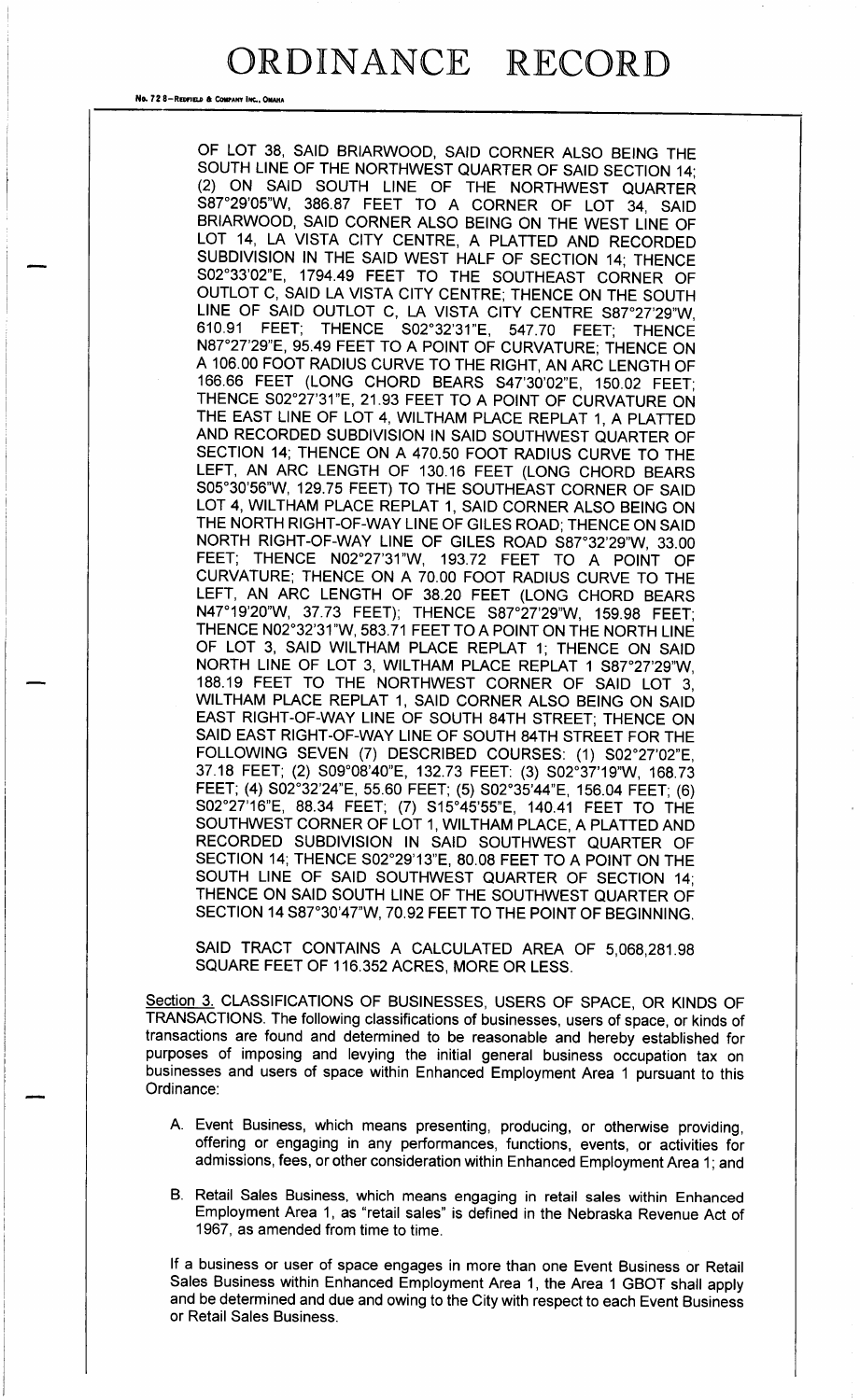No. 72 8-Reprise & Co.

### Section 4. GENERAL BUSINESS OCCUPATION TAX LEVY

A. On and after the Effective Date, the City, in addition to any other applicable occupation, sales or other taxes imposed by the City from time to time, hereby imposes and levies the following general business occupation tax ("84<sup>th</sup> Street Enhanced Employment Area 1 GBOT" or "Area 1 GBOT") on all persons engaged in an Event Business or a Retail Sales Business within 84<sup>th</sup> Street Enhanced Employment Area 1, the amount of which Area <sup>1</sup> GBOT shall be determined as follows:

### Classification of Business Area 1 GBOT Rate

Event Business **Area 1 GBOT** shall be calculated as 3.5% of total gross receipts derived by the taxpayer from the Event Business, including without limitation, all ticket sales, admissions, fees, event space or related personal property rentals, or other consideration ("Event. Business Gross Receipts"), and

Retail Sales Business **Area 1 GBOT** shall be calculated as 1.5% of total gross receipts derived by the taxpayer from the Retail Sales Business;

Provided, however, the Area <sup>1</sup> GBOT of an Event Business or Retail Sales Business shall be subject to the following conditions:

- 1. Gross receipts for purposes of determining the amount of any occupation taxes of any Event Business or Retail Sales Business pursuant to this Ordinance shall mean the total amount of receipts, revenues, consideration, donations, contributions, or monetary charges of any nature received without any deduction on account of expenses, taxes, or other costs. Provided, however, gross receipts shall exclude:
	- a. The amount of gross receipts from any sale or lease of any equipment or other tangible personal property in connection with construction of buildings or other improvements to real estate located within Enhanced Employment Area 1;
	- b. The amount of gross receipts from food or beverages sales that is included for purposes of calculating the amount of occupation tax of a Restaurant or Drinking Place pursuant to Code Section 113. 10. Any such Restaurant or Drinking Place shall pay the Restaurants and Drinking Places Occupation Tax rather than the Area <sup>1</sup> GBOT with respect to such gross receipts. In addition, gross receipts for purposes of the Area <sup>1</sup> GBOT also shall exclude the amount of any gross receipts that Section 113. 10 provides shall be excluded for purposes of calculating the occupation tax on Restaurants and Drinking Places;
	- The amount of gross receipts from hotel or motel room rentals that are included for purposes of calculating the amount of lodging occupation tax due and owing to the City ("Hotel/Motel Occupation Tax"). Any such business shall pay the Hotel/Motel Occupation Tax rather than the Area 1 GBOT with respect to such gross receipts.
	- d. The amount of any gross receipts that are exempt or otherwise not subject to Nebraska sales and use taxes under the Nebraska Revenue Act of 1967, as amended from time to time.
- 2. Gross receipts for purpose of calculating the Retail Sales Business occupation tax shall exclude any
	- a. Event Business Gross Receipts that are included for purposes of calculating the Area <sup>1</sup> GBOT on the Event Business,
	- b. Gross receipts that are included for purposes of calculating any occupation tax or franchise fee payable to the City for engaging in any cable television, telecommunications services, other communications services, or utilities business pursuant to a franchise or right of way agreement with the City, and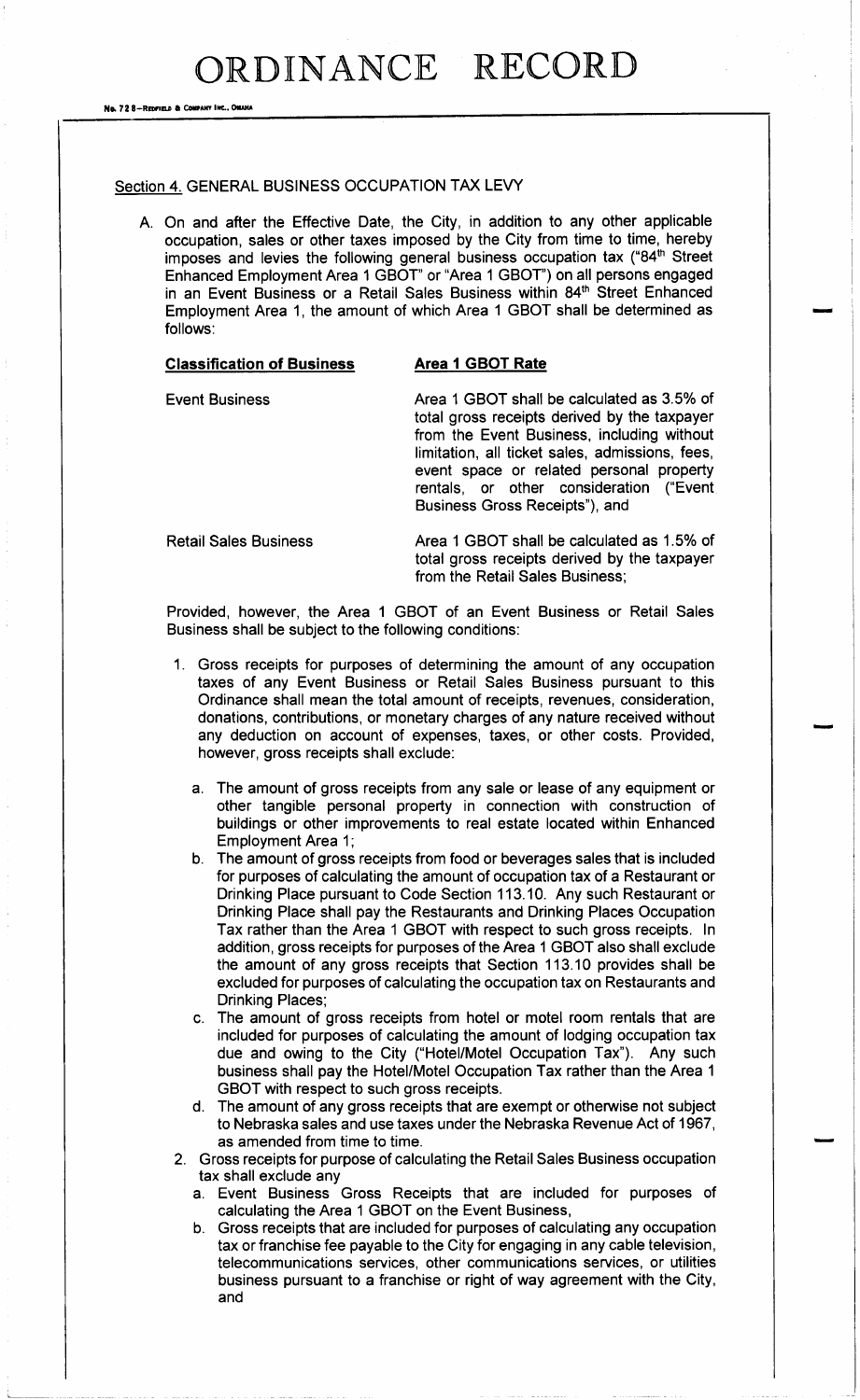No. 72 8-REDFIELD & COMPANY INC., OMAH

- c. Gross receipts of the City's keno lottery collected by the City's keno lottery operator or its designee pursuant to a lottery operator agreement with the City.
- 3. The City or Agency at any time shall be authorized to increase any Area <sup>1</sup> GBOT Rate if proceeds from the Area 1 GBOT are insufficient to pay debt service of any bonds or refunding bonds that identify the Area <sup>1</sup> GBOT as an available source of payment, without obtaining further consent, agreement, or approval of any other party.
- 4. In addition to provisions of this Ordinance, the Area <sup>1</sup> GBOT will be levied and payable at such times and subject to applicable provisions, terms or conditions of Nebraska Statutes or the Municipal Code or other ordinances, resolutions, regulations, policies, guidance, agreements, documents, or instruments of the City or La Vista Community Development Agency as may be adopted, enacted, implemented, or amended from time to time, including without limitation Municipal Code Section 113. 30.
- 5. If any Event Business or Retail Sales Business on the Effective Date is operating from any permanent location and improvements within the following described area, and such operations, location and improvements of such Event Business or Retail Sales Business continue after the Effective Date without material modification, imposition of the Area <sup>1</sup> GBOT pursuant to this Ordinance shall be subject to such owner or operator consent of such Event Business, Retail Sales Business, location, or improvements in form and content satisfactory to the City Administrator or the City Administrator's designee:

### LOT 2 LA VISTA CITY CENTRE

The Agency and City Council agree to imposition of the Area 1 GBOT within 84<sup>th</sup> Street Enhanced Employment Area 1. The tax imposed by this Ordinance is <sup>a</sup> tax on the taxpayer for the privilege of engaging in the particular occupations within Enhanced Employment Area <sup>1</sup> of the City.

- B. Use of Proceeds. Proceeds of the Area <sup>1</sup> GBOT shall be deposited in <sup>a</sup> separate fund established by the City and used to pay all or any part of the costs and expenses of any redevelopment project as approved or modified from time to time within 84<sup>th</sup> Street Enhanced Employment Area 1, including without limitation, all costs and expenses of the City or Agency in connection with payment, funding, refunding, reimbursing, financing, or refinancing of any costs or expenses previously, currently, or in the future incurred or paid by the City or Agency for or in connection with planning, designing, engineering, legal services, financing, capitalized interest, demolition, development, site acquisition, grading, development, site acquisition, grading, preparation, utilities, relocations, improvements, construction, maintenance, operations, repairs, replacements, or any other works, expenditures, or undertakings with respect to the Mixed Use Redevelopment Project or Public Improvement Redevelopment Project, as amended from time to time. Proceeds of any such taxes shall be pledged or used in such manner as specified or approved from to time by the City Council or City Administrator, or its or her designee.
- C. Effective Date; Term. The Area 1 GBOT shall commence April 1, 2020 ("Effective Date") at 4:00 a.m. and continue and remain in effect until November 15, 2060, unless otherwise specified in the City's Master Fee Ordinance or modified, extended, revoked or superseded by the Mayor and City Council; provided, however, the Area <sup>1</sup> GBOT shall not terminate and such tax shall continue in effect so long as any bonds are outstanding which were issued stating such occupation tax as an available source for payment.

Section 5. REPEAL OF CONFLICTING PROVISIONS. Any part of any previously enacted ordinance that conflicts with any part of this Ordinance is hereby repealed.

Section 6. SEVERABILITY. If any section, subsection, sentence, clause or phrase of this Ordinance is, for any reason, held to be unconstitutional or invalid, such unconstitutionality or invalidity shall not affect the validity of the remaining portions of this Ordinance. The Mayor and City Council of the City of La Vista hereby declare that it would have passed this Ordinance and each section, subsection, sentence, clause or phrase hereof, irrespective of the fact that any one or more sections, subsections, sentences, clauses or phrases be declared unconstitutional or invalid.